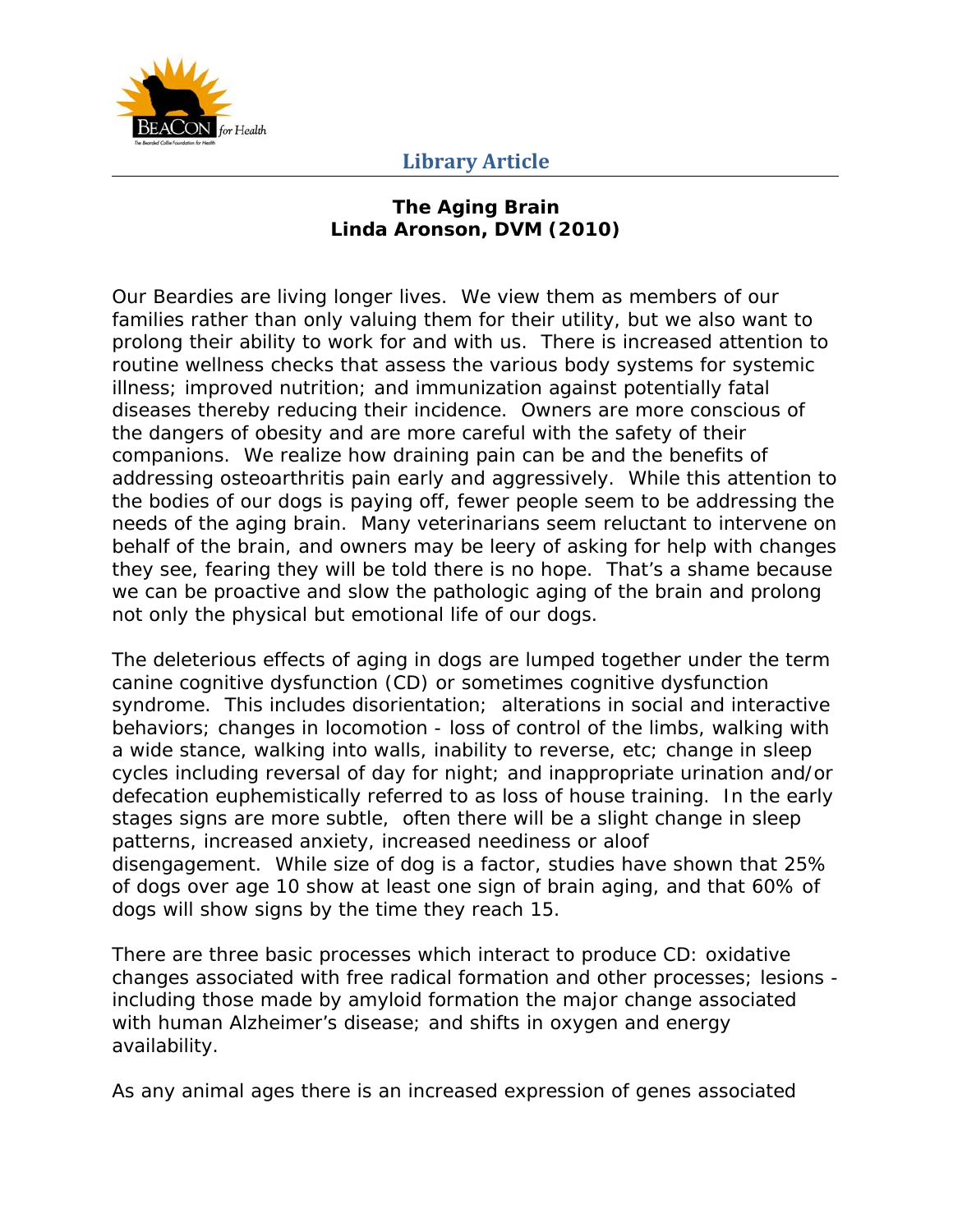

with stress and inflammation. That results in a loss of neurons in the hippocampus, the part of the brain primarily involved in learning by association, as well as a decrease in the expression of genes that affect the ability of the neurons to send and receive signals. It really is harder for old dogs to learn new tricks. Oxidative assault, illness or trauma cause inflammation or damage to neurons and this in turn affects the neurochemicals which allow communication between neurons. For efficient function you need a lot of neurons that can communicate efficiently and accurately. The best way to maintain these connections is to use them. Making and recalling molecular memories triggers a messenger system that stimulates a substance called brain-derived neurotrophic factor (BDNF) which ultimately enhances the growth of neurons that are powered by serotonin and norepinephrine (very important for normal behavior), protects them from toxic damage, and helps remodel receptors for improved nerve communication. In other words, use it or lose it.

Oxidative damage to the brain may result in deposition of beta amyloid plaques. If this becomes extensive it can physically disrupt communication between nerves and increasing the signs of CD. Oxidative stress appears to affect all major classes of molecules involved in nerve transmission. The energy needed for the brain to function is primarily provided by the breakdown of glucose which is stored as glycogen in special brain cells called astrocytes. If a dog is hypoglycemic or there is intense brain function - or during a seizure - the glycogen is converted to lactate, which can keep nerves firing for an additional 20 minutes. Ketone bodies and fatty acids may also provide alternative energy sources during hypoglycemia and help protect hippocampal neurons.

In humans with mild Alzheimer's disease supplementation with medium chain triglycerides (MCTs) resulted in improvement in a number of cognitive test measures. In 9 to 11 year old beagles a small study showed improved mitochondrial function and therefore improved energy metabolism in some brain neurons when they received MCTs. They also showed a reduction in the precursors of amyloid. The polyunsaturated fatty acids (PUFAs) arachidonic acid (ARA), docosahexaenoic acid (DHA) and eicosapentaenoic acid (EPA) - the latter two found in abundance in fish oil - are important for early brain development and healthy functioning of the nerves of the brain. ARA is believed to protect hippocampal cells from oxidative stress. DHA may encourage specific associational learning. Low levels during gestation or lactation can have a profound effect on the behavior of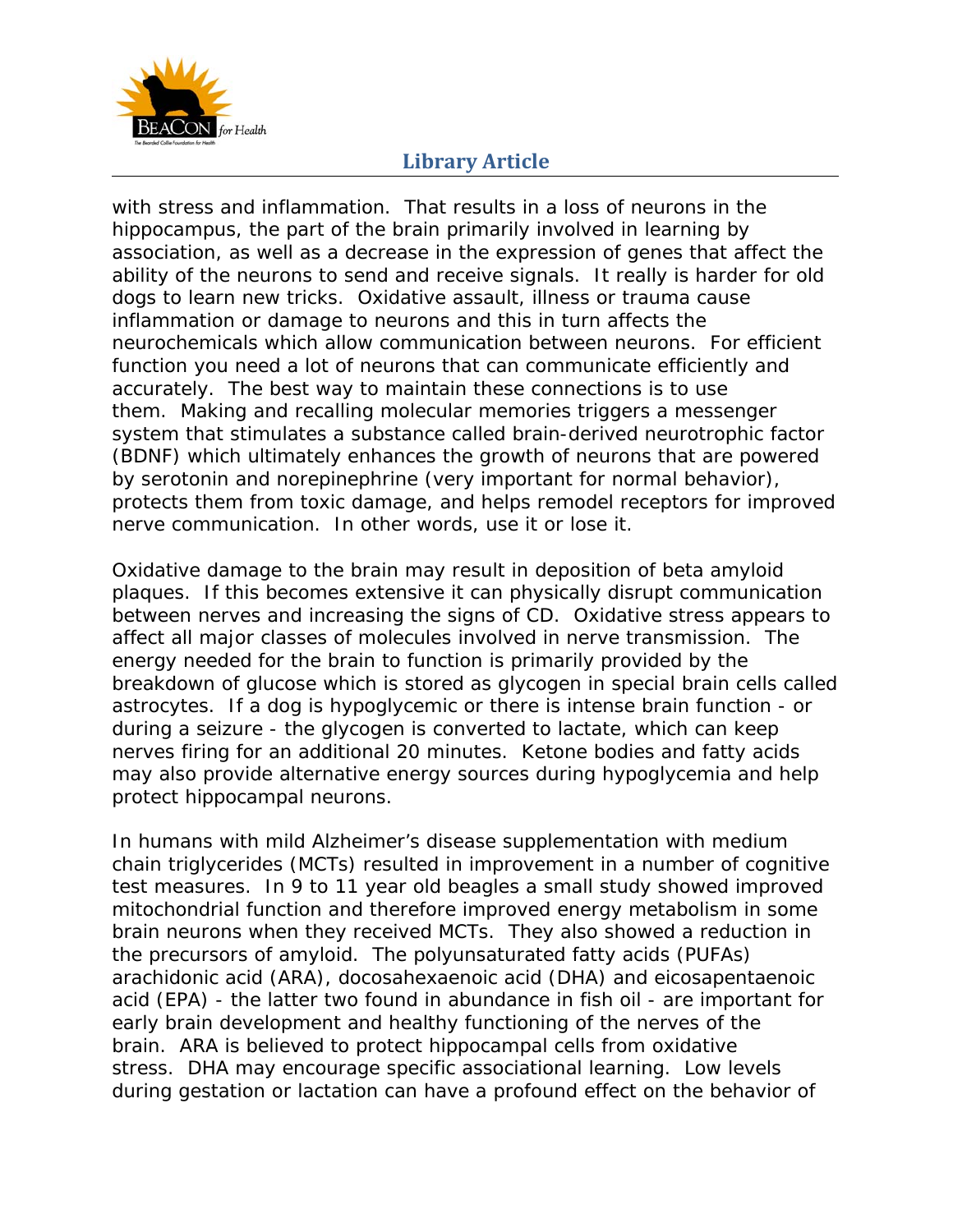

the puppies, but it seems that DHA is important also for long term cognitive ability. Age-related cognitive decline seems to be associated with a decrease in PUFAs in the brain. MCTs will also increase levels of cerebral PUFAs.

So what can we do? At this point we are only just beginning to unravel what goes on in the aging brain, but we have some intriguing insights. Intermittent fasting induces the production of BDNF. Many of our Beardies choose to miss a meal, and maybe we should worry less, and imagine instead the improvement in learning that is going on.

The food companies have been paying attention. Hill's prescription diet b/d canine provides high levels of vitamins C and E as well as L-carnitine, an amino acid found in muscle meat, to reduce oxidative stress, increase energy availability to the brain and improve nerve signal transmission. The best results were seen if the dogs' environment was stimulating and rich during laboratory testing. Brain levels of BDNF in older dogs were close to those found in young ones. Purina's EN Canine diet uses MCTs and omega-3 and omega-6 fatty acids also hoping to reduce oxidative stress. I do worry about deterioration of EFAs in processed foods though, so I advise supplementing the diet with them. Coconut oil is a great source of MCTs, and my dogs get both that and fish oil.

SAM-e, s-adenosylmethionine, influences nerve-cell communication by increasing the activity of dopamine and serotonin, it also helps to maintain the structure and fluidity of nerve cell membranes potentially enhancing electrical activity from cell to cell. SAM-e reduces inflammation in joints and protects liver and kidney function. All of which make it a good choice for older dogs.

Another supplement that may help is Senilife (Ceva Sante Animale) which uses an antioxidant resveratrol, structural enhancers of nerve membranes and a coenzyme needed for neurotransmitter function. You will likely hear of others, but I've no experience with them.

For many vets the first line of attack on CD is selegiline (Anipryl). It inhibits the breakdown of the neurotransmitters - serotonin, norepineprhine and dopamine, the greatest effect being on dopamine. As a result there's more neurotransmitter stimulation of neurons, their communication (synapses) are maintained and BDNF can do its thing. Selegiline works best as a